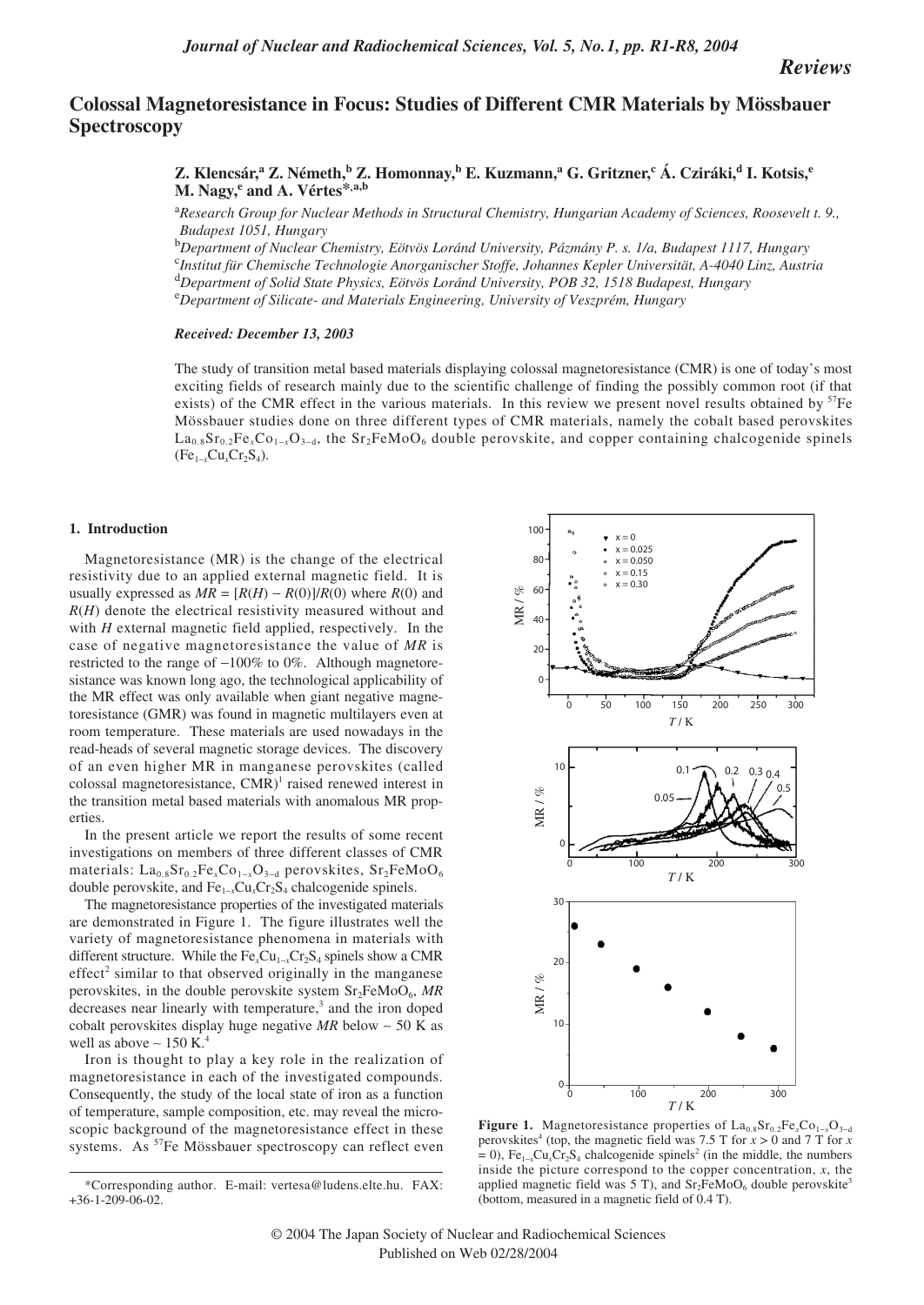minute changes in the local electronic, magnetic, and vibrational state of iron, it is an especially useful tool in the study of these materials.

### **2. La0.8Sr0.2Fe***x***Co1–***x***O3–d Perovskites**

While in manganese perovskites the colossal magnetoresistance effect is observed only at temperatures in the neighborhood of the Curie temperature, iron doped La<sub>0.8</sub>Sr<sub>0.2</sub>Fe<sub>*x*</sub>Co<sub>1−*x*</sub>O<sub>3−d</sub>  $(0.025 < x < 0.3)$  display negative magnetoresistance that increases monotonically with temperature in the temperature interval 150 K ≤  $T$  ≤ 300 K. Additionally,  $La<sub>0.8</sub>Sr<sub>0.2</sub>Fe<sub>x</sub>Co<sub>1−*x*</sub>O<sub>3−d</sub>$ also displays strong negative MR below  $T \approx 50 \text{ K}^4$ . The negative MR observed above  $T \approx 150$  K is particularly interesting because, unlike in the case of manganites, in  $La<sub>0.8</sub>Sr<sub>0.2</sub>Fe<sub>x</sub>Co<sub>1-x</sub>O<sub>3-d</sub>$  the magnitude of MR increases continuously even in the paramagnetic phase. Namely, the Curie-temperature of the iron free end member La<sub>0.8</sub>Sr<sub>0.2</sub>CoO<sub>3−d</sub> is  $T_c \approx 180$  K,<sup>5</sup> and  $T_c$  decreases with the  $x$  iron concentration.<sup>6</sup>

Above  $T \approx 150$  K, the amplitude of negative magnetoresistance in  $La<sub>0.8</sub>Sr<sub>0.2</sub>Fe<sub>x</sub>Co<sub>1-x</sub>O<sub>3-d</sub>$  perovskites was found to decrease with increasing iron concentration in the range of 0.025 to 0.3. At the same time, the iron free  $La<sub>0.8</sub>Sr<sub>0.2</sub>CoO<sub>3-d</sub>$ perovskite displays only a modest magnetoresistance effect around its Curie-temperature. This suggests that iron plays a key role in the realization of the considerable negative magnetoresistance observed in La<sub>0.8</sub>Sr<sub>0.2</sub>Fe<sub>*x*</sub>Co<sub>1−*x*</sub>O<sub>3−d</sub> perovskites.<sup>4,7</sup>

One of the main questions regarding these perovskites is how already a low amount of iron substituted for Co manages to change dramatically the MR properties of the mother compound  $La<sub>0.8</sub>Sr<sub>0.2</sub>CoO<sub>3-d</sub>$ . To collect information in this regard, we decided to take a closer look on the temperature dependence of the local state of iron in  $La<sub>0.8</sub>Sr<sub>0.2</sub><sup>57</sup>Fe<sub>0.05</sub>Co<sub>0.95</sub>O<sub>3-d</sub>.$  The local electronic, magnetic and vibrational state of iron can be advantageously studied by the help of  $57Fe$  transmission and  $57Co(57Fe)$  emission Mössbauer spectroscopy (in the followings referred to as TMS and EMS, respectively).

The  $La_{0.8}Sr_{0.2}^{57}Fe_{0.05}Co_{0.95}O_{3-d}$  sample was prepared by the following method. At first,  $La<sub>0.8</sub>Sr<sub>0.2</sub>CoO<sub>3</sub>$  samples were fabricated via the citric acid-ethylene glycol method. The stoichiometric amounts of La(NO<sub>3</sub>)<sub>3</sub>·6H<sub>2</sub>O, SrCO<sub>3</sub> and Co(NO<sub>3</sub>)<sub>2</sub>·6H<sub>2</sub>O were dissolved in 50 mL of concentrated nitric acid. <sup>57</sup>Fe metal was dissolved in nitric acid and the respective aliquot was added to the nitric acid solution. The solution was diluted with 200 mL water. Thirty grams of citric acid and 8 g of ethylene glycol were added. The aqueous solution was evaporated until a brown gel was obtained. The gels were dried under vacuum at 125˚C. The residues were ground, first heated to 500˚C, kept this temperature for two hours and then heated to 800˚C. The heating rates were  $5 K min^{-1}$ . The samples were kept at 800<sup>°</sup>C for five hours. Upon ballistic cooling the samples were ground and compacted at 750 MPa into discs of 10 mm diameter. The specimens were then sintered in air at 1200˚C for 24 hours. Heating rates were 3 K min<sup>-1</sup>, cooling rates 10 K min<sup>-1</sup>.

<sup>57</sup>Fe transmission Mössbauer spectroscopy measurements were carried out on powdered samples. The temperature dependent <sup>57</sup>Fe TMS measurements were performed in a temperature controlled flow-through type liquid nitrogen cryostat (Leybold) and an APD type liquid He cooled cryostat. During the measurements the temperature of the samples was kept constant with a precision of ∆*T* ≈ ±0.5 K. The γ-rays were provided by a  ${}^{57}Co(Rh)$  source with  $10^9$  Bq activity.

For the purpose of <sup>57</sup>Co(<sup>57</sup>Fe) emission Mössbauer measurements, the  $La_{0.8}Sr_{0.2}^{57}Fe_{0.05}Co_{0.95}O_{3-d}$  sample was doped by  $57Co$ . Ethanolic solution of 100 MBq carrier-free  $57Co$ -nitrate was transferred onto the La-Sr-cobaltate pellet drop-by-drop, and after the evaporation of the alcohol, the pellet was treated for 3 hours in dry oxygen flow at 1000˚C for a perfect isotopic exchange. XRD measurement confirmed that the perovskite

structure and the composition of the original sample were not changed during the associated heat treatment. Two Mössbauer spectra using the conventional emission geometry $8$  were recorded at 4.2 K (in a helium bath cryostat) and at room temperature.

<sup>57</sup>Fe isomer shift values are given relative to α-iron at room temperature. Mössbauer spectra were analyzed with version 3.0 of the MossWinn program.9

<sup>57</sup>Fe transmission Mössbauer spectra of  $La_{0.8}Sr_{0.2}^{57}Fe_{0.05}Co_{0.95}O_{3-d}$ at different temperatures are shown in Figure 2. Above  $T \approx 45$ K the spectrum consists of a quadrupole doublet with a small quadrupole splitting ( $\Delta$ ) of  $\Delta \approx 0.2$  mm s<sup>-1</sup>. The isomer shift ( $\delta$ ) of the doublet increases from  $\delta \approx 0.33$  mm s<sup>-1</sup> at  $T = 290$  K to  $\delta \approx 0.4$  mm s<sup>-1</sup> at  $T = 80$  K. These  $\delta$  and  $\Delta$  values indicate that the electronic state of iron is high spin  $\text{Fe}^{3+}$  ( $t_{2g}^{3}e_{g}^{2}$ ) in this compound, and in contrast to some assumptions (see, e.g., Reference 10) it does not support the existence of  $Fe<sup>4+</sup>$  in this system. The Lorentzian curves of the quadrupole doublet are rather broad; their line width (Γ) is around  $\Gamma \approx 0.35$  mm s<sup>-1</sup> at  $T = 290$  K and it increases with decreasing temperature.

In the spectrum taken at  $T = 45$  K the quadrupole doublet is superimposed on a strongly broadened absorption curve (Figure 2). This latter broadened subspectrum originates from iron cations whose magnetic moment displays a slowed-down relaxation rate compared to the iron cations contributing to the paramagnetic spectrum component still observable in the Mössbauer spectrum. Namely, when the relaxation time of the magnetic moment of iron becomes comparable to the Larmor precession time ( $\tau_L \approx 10^{-7}$  s) of the <sup>57</sup>Fe nucleus, then the magnetic hyperfine interaction, although still being averaged out to some extent, becomes observable in the 57Fe Mössbauer spectrum. A further slow-down of magnetic relaxation with decreasing temperature results in the appearance of a fulldeveloped sextet as clearly observed in the spectrum taken at *T*  $= 10$  K.

The detailed temperature dependence of the  $\delta$ ,  $\Delta$ , and  $\Gamma$ <sup>57</sup>Fe Mössbauer parameters of  $La_{0.8}Sr_{0.2}^{\text{57}}Fe_{0.05}Co_{0.95}O_{3-d}$  are shown



**Figure 2.** <sup>57</sup>Fe transmission Mössbauer spectra of  $La_{0.8}Sr_{0.2}$ <sup>57</sup>Fe<sub>0.05</sub>Co<sub>0.95</sub>O<sub>3-d</sub> at selected temperatures.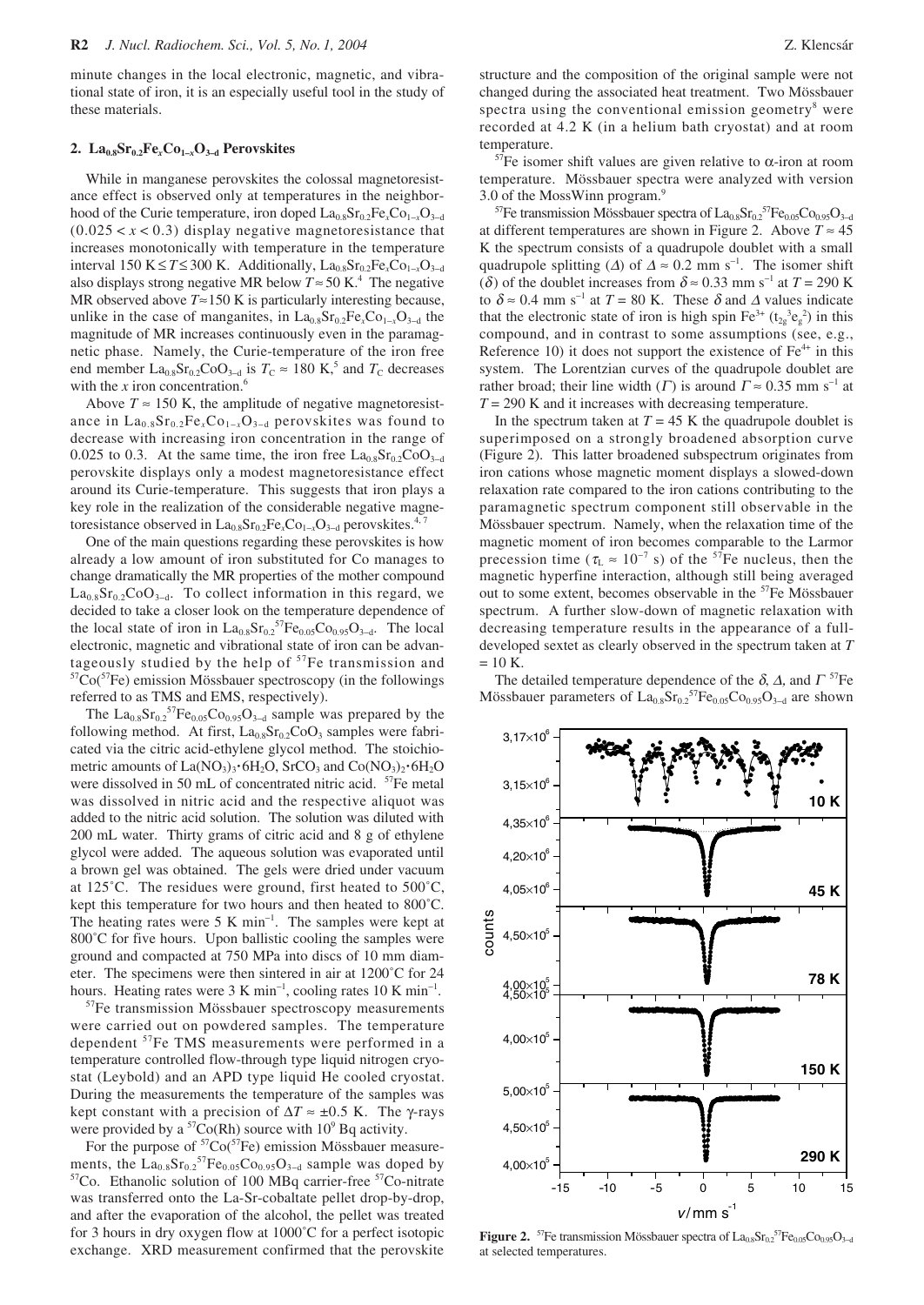in Figure 3.

The <sup>57</sup>Fe isomer shift decreases linearly with temperature from 78 K to ~ 150 K and from ~ 160 K to room temperature, but at ∼ 150 K the slope of the decline changes.

The gradient  $\frac{d\delta(T)}{dT}$  is inversely proportional to the effective vibrating mass  $(M_{\text{vibr}})$  of the iron cations.<sup>11</sup> The magnitude of  $\frac{d\delta(T)}{dT}$  increases suddenly at ~ 150 K, which is equivalent to a sudden decrease in  $M_{\text{vibr}}$  with increasing temperature. Such a *dT dT*

decrease is to be expected when the vibrational motion of iron and that of the neighboring cations becomes less correlated due to a decrease in the force that made them move in a more correlated manner previously. Thus a sudden decrease in the strength of the chemical bonding or in the strength of the magnetic interaction between iron and its surroundings may well result in a sudden decrease of  $M_{\text{vibr}}$ . The ratio  $M_{\text{vibr}}(T > 150 \text{ K})/M_{\text{vibr}}(T <$ 150 K)  $\approx$  2/3 indicates that the vibrational state of iron changes considerably at  $T \approx 150 \text{ K}$  in La<sub>0.8</sub>Sr<sub>0.2</sub><sup>57</sup>Fe<sub>0.05</sub>Co<sub>0.95</sub>O<sub>3-d</sub>.

The Mössbauer line width of the quadrupole doublet starts to rise (with decreasing temperature) at around the same temperature ( $T \approx 150$  K) where the effective vibrating mass changes suddenly (Figure 3). The evaluated  $57Fe$  quadrupole splitting (Figure 3) also increases with decreasing temperature in correlation with the line width.

The temperature  $T \approx 150$  K at the same time coincides with the ferromagnetic ordering temperature (*T*<sub>C</sub>) of  $\rm La_{0.8}Sr_{0.2}{}^{57}Fe_{0.05}Co_{0.95}O_{3-4}{}^{6}$ Thus it is plausible to assume that the sudden decrease of  $M_{\text{vibr}}$ at  $T \approx 150$  K is a consequence of the FM  $\rightarrow$  PM transition of  $La_{0.8}Sr_{0.2}^{57}Fe_{0.05}Co_{0.95}O_{3-d}$ . Similarly, the rather anomalous increase of  $\Gamma$  and  $\Delta$  Mössbauer parameters with decreasing temperature below  $T \approx 150$  K is likely to be of magnetic origin. The increase of the Mössbauer line width reflects that the relaxation time of the iron magnetic moment increases to around 10<sup>−</sup><sup>8</sup> s when the Co host matrix orders magnetically. Such an increased relaxation time is expected to occur when



Figure 3. The temperature dependence of <sup>57</sup>Fe Mössbauer isomer shift ( $\delta$ ), line width ( $\Gamma$ ), and quadrupole splitting ( $\Delta$ ) of La<sub>0.8</sub>Sr<sub>0.2</sub><sup>57</sup>Fe<sub>0.05</sub>Co<sub>0.95</sub>O<sub>3-d</sub>.

iron magnetic moments are relaxing not individually like in a paramagnet, but they are part of nanosized magnetic clusters as is the case, e.g., in superparamagnetic materials. When the relaxation time increases over the Larmor precession time of the 57Fe nucleus, then a full-developed magnetic spectrum is observed as displayed in Figure 2. At this point one should note that the apparent increase in the  $\Delta$  parameter with decreasing temperature (Figure 3) below  $T \approx 150$  K is not necessarily connected to a change in the quadrupole interaction, but it may also be the result of the slowing down of magnetic relaxation that appears in the spectrum as an apparent increase in the separation of the two broadened lines that we fit as a doublet.

Figure 4 shows the  ${}^{57}Co(^{57}Fe)$  EMS spectrum of  $\text{La}_{0.8}\text{Sr}_{0.2}^{57}\text{Fe}_{0.05}\text{Co}_{0.95}\text{O}_{3-d}$  at temperatures 4.2 K and 290 K. The results obtained in this way are basically the same as obtained by the TMS technique (Figure 2). This shows that in this compound the electronic relaxation time of the nucleogenic iron is much shorter than the lifetime of the excited Mössbauer nuclear level of the <sup>57</sup>Fe nucleus ( $\sim 10^{-7}$  s), and as a consequence the Mössbauer parameters observed via the EMS measurement also reflect the equilibrium chemical state of iron cations. In this case, however, as the nucleogenic iron is formed at the site of a Co cation, the values we obtain for the 57Fe Mössbauer parameters represent the state of iron cations situated at *Co sites* in  $La_{0.8}Sr_{0.2}^{57}Fe_{0.05}Co_{0.95}O_{3-d}$ . The good agreement between the 57Fe Mössbauer parameters obtained via TMS and EMS techniques shows that in  $La_{0.8}Sr_{0.2}^{57}Fe_{0.05}Co_{0.95}O_{3-d}$ the substituted 5 mol% <sup>57</sup>Fe does not form iron clusters, but it is distributed (probably near uniformly) in the Co host matrix. Thus, considering also the relatively low amount of  $57Fe$ present in the system, the magnetic state of iron has to be determined solely by Fe-Co magnetic exchange interactions.

The observation of magnetic relaxation in the  $57Fe$ Mössbauer spectra below the magnetic ordering temperature indicates that the magnetic moment of iron is strongly connected to and relaxes together with magnetically ordered nanosized Co clusters. This indicates that the magnetic exchange interaction between Fe and Co is strong in this system, and consequently when the material gets ordered magnetically at  $T \approx 150$  K iron magnetic moments get also ordered (or are already ordered) with respect to neighboring Co magnetic moments. As a consequence, the relaxation behavior we observe in the <sup>57</sup>Fe Mössbauer spectra of  $La_{0.8}Sr_{0.2}{}^{57}Fe_{0.05}Co_{0.95}O_{3-d}$  must correspond to the magnetic relaxation of nanosized Co clusters existing in this perovskite. This result further confirms the idea<sup>12</sup> that the existence of nanoscale magnetic clusters is a prerequisite of intrinsic negative magnetoresistivity.



**Figure 4.** <sup>57</sup>Co(<sup>57</sup>Fe) emission Mössbauer spectra of La<sub>0.8</sub>Sr<sub>0.2</sub><sup>57</sup>Fe<sub>0.05</sub>Co<sub>0.95</sub>O<sub>3-d</sub> at temperatures 4.2 K and 290 K.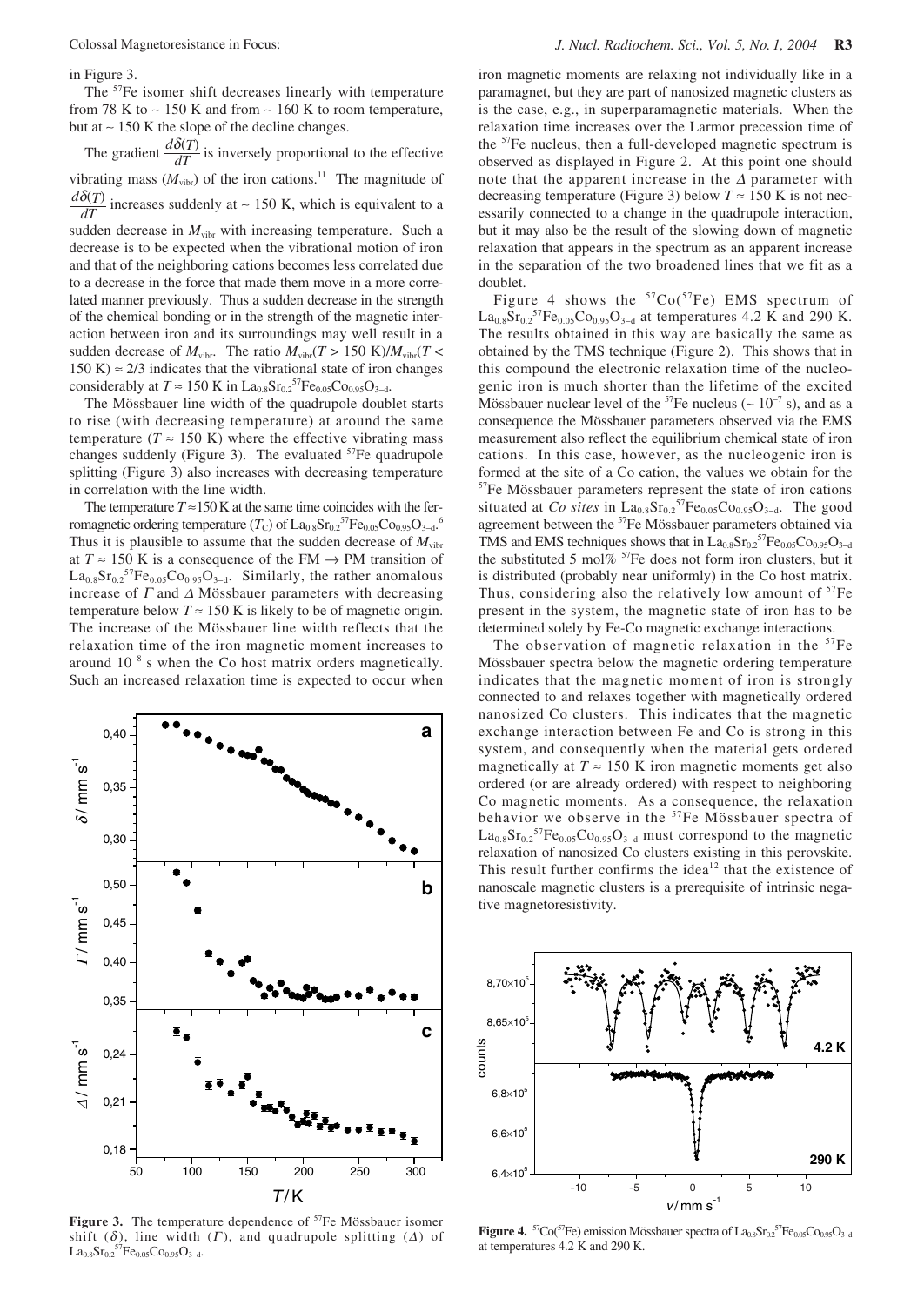## 3. Sr<sub>2</sub>FeMoO<sub>6</sub>: A Double Perovskite System

The double perovskites  $Sr<sub>2</sub>FeMoO<sub>6</sub>$  has been brought recently into the center of scientific interest because of their considerable magnetoresistance observed already in relatively low magnetic fields even at and above room temperature.13<sup>−</sup><sup>19</sup>

The double perovskite  $Sr<sub>2</sub>FeMoO<sub>6</sub>$  has been reported to have the cubic  $ABO<sub>3</sub>$  structure that contains Fe and Mo cations ordered alternately at the B site.14

 $Sr<sub>2</sub>FeMoO<sub>6</sub>$  has long been known as a conducting ferrimagnet with a relatively high magnetic transition temperature of  $T_c \approx 450$  K.<sup>20</sup> Recently, however, neutron diffraction measurements revealed zero magnetic moment on Mo cations, and consequently the ferrimagnetic structure of  $Sr<sub>2</sub>FeMoO<sub>6</sub>$ was disputed.<sup>14</sup> It was suggested, that while localized magnetic moment can be found only on ferromagnetically arranged  $Fe<sup>3+</sup>$  cations, the 4d<sup>1</sup> electron of Mo is delocalized as well as spin polarized due to the involvement of  $Fe^{3+} t_{2g}$  levels in the conduction band, the latter being formed by the hybridization of 3d (Fe) and 4d (Mo) electronic states.<sup>14, 16−18</sup>

At the same time, in  $Sr<sub>2</sub>FeMoO<sub>6</sub>$  saturation magnetic moments of 3.0  $\mu_B$ ,<sup>13</sup> 3.6  $\mu_B$ ,<sup>3</sup> 3.18  $\mu_B$ ,<sup>20</sup> and 3.08  $\mu_B$ <sup>21</sup> were observed at low temperatures on the basis of magnetization measurements. These values are below the range from  $4 \mu_B$  to 5 μ<sub>B</sub> expected for Fe<sup>+(3−δ)</sup>, where δ ≤ 1 denotes the contribution of the delocalized electron to the Fe minority spin  $t_{2g}$  level. The decreased value of saturation magnetic moment has been attributed to a deviation from the perfectly ordered structure by the replacement of a certain amount of Mo by Fe and vice versa. Indeed, it was shown that iron substituting Mo aligns antiferromagnetically to neighboring iron cations in  $Sr<sub>2</sub>FeMoO<sub>6</sub>^{22}$  Recently it was suggested that this kind of antisite defects might be responsible for low field magnetoresistance observed in polycrystalline  $Sr_2FeMoO<sub>6</sub>.<sup>23, 24</sup>$ 

In order to gain insight into the effects of cation disorder on the local electronic structure, in this article we studied a double perovskite  $Sr<sub>2</sub>FeMoO<sub>6</sub>$  that contains a considerable amount of misplaced cations.

The studied  $Sr<sub>2</sub>FeMoO<sub>6</sub>$  sample was prepared in the following way. Stoichiometric mixture of  $SrCO<sub>3</sub>$ , Fe<sub>2</sub>O<sub>3</sub>, and MoO3 was homogenized and pressed into pellet under a pressure of 100 MPa. The pellet was calcined in air at 900˚C for 4 hours. The precursor obtained in this way, consisting of  $SrMoO<sub>4</sub>$  and  $SrFeO<sub>3</sub>$ , was grinded and pressed again into a pellet. This procedure was followed by a heat treatment at 900°C for 2 hours under nitrogen atmosphere containing 5



Figure 5. X-ray diffractogram of Sr<sub>2</sub>FeMoO<sub>6</sub> powder measured with Cu K<sub>α</sub> ( $\lambda$  = 0.154184 nm) radiation at room temperature. The (*hkl*) indexing of the peaks is shown for the *I*4/*m* tetragonal structure. The peaks belonging to the minority phase are marked by \* sign. The strongest line of the minority phase coincides with the (012) line of the main phase.

 $(V/V)\%$  H<sub>2</sub>. The heat treatment was repeated once after regrinding and repressing the sample.

Figure 5 shows the X-ray diffractogram of the investigated  $Sr<sub>2</sub>FeMoO<sub>6</sub>$  sample. The diffractogram can be decomposed into two components. The crystal structure of the main component can be identified as a double perovskite with a tetragonal  $I4/m$  space group and a lattice parameter of  $a =$ 0.5586 nm and  $c = 0.7888$  nm. This result is in agreement with the earlier neutron diffraction investigations<sup>19</sup> indicating that below 420˚C the *I*4/*m* tetragonal and above this temperature the cubic *Fm*3*m* structure is stable.

The Bragg peaks not belonging to the double perovskite structure originate from a simple tetragonal minority phase with  $I4/a$  space group and with cell parameters of  $a = 0.53943$ nm and  $c = 1.20436$  nm. The volume fraction of this simple tetragonal phase, calculated on the basis of the ratio of integrated Bragg line intensities, was estimated to be around 6%. The cell parameters of this minority phase are very close to that of the precursor material  $SrMoO<sub>4</sub>$  (*I4/a* tetragonal,  $a =$ 0.53944 nm, *c* = 1.2020 nm).

Figure 6 shows the <sup>57</sup>Fe Mössbauer spectrum of  $Sr<sub>2</sub>FeMoO<sub>6</sub>$ measured at  $T = 4.2$  K. The spectrum can be decomposed into four different magnetically split subspectra reflecting magnetically ordered iron cations with different electronic configurations on their 3d level. In the followings, these subspectra will be referred to as S1 (61%), S2 (13%), S3 (15%), and S4 (11%). The  ${}^{57}Fe$  isomer shift and hyperfine magnetic field (*B*) parameters belonging to the observed subspectra are visualized in Figure 7 together with the corresponding electronic configu-



**Figure 6.** <sup>57</sup>Fe Mössbauer spectrum of  $Sr_2FeMoO_6$  at  $T = 4.2$  K, and its decomposition into four magnetically split subspectra.



Figure 7. <sup>57</sup>Fe isomer shift and hyperfine magnetic field Mössbauer parameters obtained for the four magnetic subcomponents observed in the <sup>57</sup>Fe Mössbauer spectrum of  $Sr_2FeMoO<sub>6</sub>$  at  $T = 4.2$  K. The suggested electronic configurations of the corresponding iron cations are indicated next to the data points. It is assumed that  $\delta_3 < \delta_2 < \delta_1$ .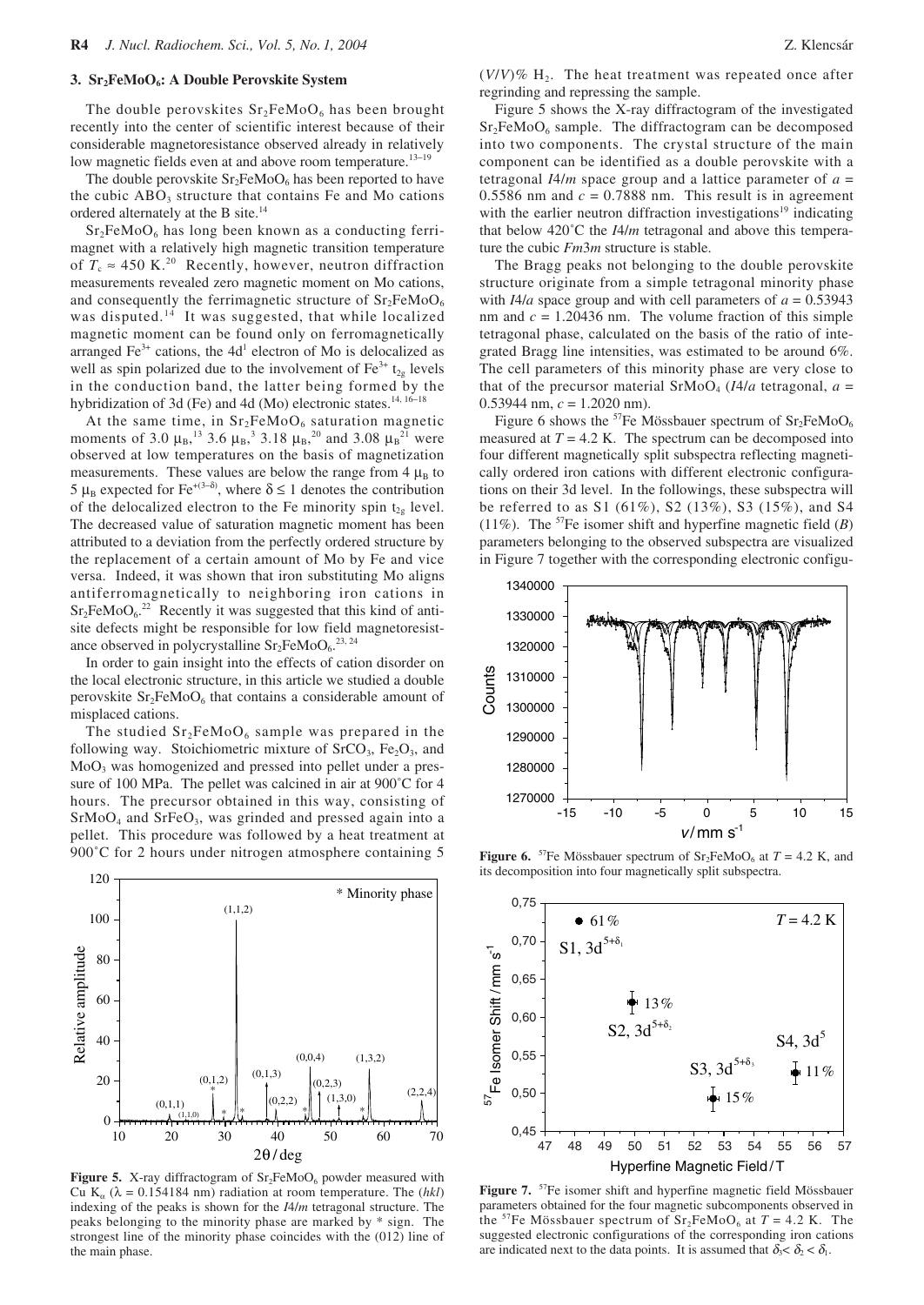ration of the iron cations. The main sextet S1 can be attributed to the ideal, perfectly ordered regions of the double perovskite. Its Mössbauer parameters agree well with those reported in Reference 19 for  $Sr<sub>2</sub>FeMoO<sub>6</sub>$ . While the corresponding isomer shift value is relatively high, the hyperfine magnetic field is relatively low compared to the values expected for high spin Fe<sup>3+</sup> at *T* = 4.2 K (δ ≈ 0.5 mm s<sup>-1</sup>, *B* ≈ 55 T). This points to a considerable electron density on the minority spin  $t_{2g}$  level of iron, which is in agreement with a high degree of hybridization between 3d(Fe) and 4d(Mo) electronic levels. Furthermore, the intermediate value of isomer shift and hyperfine magnetic field Mössbauer parameters, i.e. between values that would be representative for Fe<sup>3+</sup> and Fe<sup>2+</sup>, indicates that the  $\delta_1$  minority spin electron density at the 3d<sup>5+ $\delta_1$ </sup> level of iron (Figure 7) arises from delocalized electrons. The S2 magnetic component in the 57Fe Mössbauer spectrum was also detected earlier in  $Sr<sub>2</sub>FeMoO<sub>6</sub>$ .<sup>19</sup> This component displays a decreased isomer shift and an increased hyperfine magnetic field compared to the case of the perfectly ordered structure represented by S1 (Figure 7). This corresponds to a decreased electron density  $(\delta_2)$  at the minority spin 3d<sup>5+ $\delta_2$ </sup> level of iron. The decreased minority spin electron density can be interpreted as a reduced degree of delocalization of the  $4d<sup>1</sup>$  electron of Mo.

In contrast with earlier <sup>57</sup>Fe Mössbauer studies done on  $Sr<sub>2</sub>FeMoO<sub>6</sub>$  with moderate levels of cation disorder, in the Mössbauer spectrum of our  $Sr<sub>2</sub>FeMoO<sub>6</sub>$  we observe two more subspectra, S3 and S4, whose hyperfine magnetic field is higher and whose <sup>57</sup>Fe isomer shift is lower than the corresponding values representing S1 and S2. Thus, S3 and S4 can be attributed to an electronic state of iron where the degree of delocalization of the minority spin electron is further reduced compared to the case of S1 and S2. Actually, the  $57Fe$ Mössbauer parameters of the component S4 (Figure 7) already refer to a fully localized state of high spin  $Fe^{3+}$  with the 3d<sup>5</sup> electronic configuration. Although the isomer shift of the species S3 equals that of S4 within the experimental uncertainty, its decreased hyperfine magnetic field already refers to the existence of moderate minority spin electron density on the  $3d^{5+\delta_3}$  level of the corresponding iron cations (Figure 7). The less pronounced difference between the isomer shift of S3 and S4 can be explained by assuming that beside the 3d(Fe) and 4d(Mo) electronic states the 4s(Fe) electronic state of iron is also involved in some extent in the hybridization of electronic levels forming the conduction band.

The relatively high extent of cation disorder expected to be present in our sample is thought to be responsible for the appearance of the two additional sextets, S3 and S4. This means that cation disorder results in a decreased delocalization of the 4d<sup>1</sup> electron of Mo. Misplaced cations are expected to form barriers to delocalized electrons. For example, an antisite iron is expected to repel itinerant electrons of spin polarized nature because of its antiferromagnetic alignment relative to neighboring iron cations. Thus, cation disorder leads to electrically insulating domains in the otherwise half metallic double perovskite. The degree of electronic insulation at the same time is expected to depend on the size of the insulating domains. While the electrons may enter into the domain boundaries and may also pass through thin insulating domains, they are completely excluded from the inside of bulkier domains. Accordingly, in the presence of domains with considerable volume fraction of cation disorder, iron cations belonging to different levels of minority spin electron density are expected to exist in the double perovskite. This explains the appearance of the magnetic subcomponents S2, S3, and S4 in the <sup>57</sup>Fe Mössbauer spectrum of  $Sr<sub>2</sub>FeMoO<sub>6</sub>$ . Namely, while S2 can be attributed to moderate disorder levels (e.g. isolated antisite defects), S3 and S4 may arise from iron cations located in the inside of bulkier insulating domains.

# **4. Fe1–***x***Cu***x***Cr2S4 Type Spinels**

Apart from perovskites, recently chalcogenide spinels were also found showing remarkable CMR properties.<sup>2, 25−27</sup> Although Mössbauer studies of some iron containing chalcogenides were already performed several decades ago (see, e.g., Reference 28), we present some new <sup>57</sup>Fe Mössbauer measurements in order to gain a deeper insight into the structure of Fe<sub>1–*x*</sub>Cu<sub>*x*</sub>Cr<sub>2</sub>S<sub>4</sub> type chalcogenides.

The Fe<sub>1−*x*</sub>Cu<sub>*x*</sub>Cr<sub>2</sub>S<sub>4</sub> ( $x = 0, 0.25, 0.5,$  and 0.75) specimens were prepared by solid state reactions. The stoichiometrically mixed samples sealed in an evacuated quarz tube were fired for 12 h at 850˚C, and then they were ground and pressed into pellets. Sample purity was checked by X-ray diffraction and by scanning electron microscopy in combination with energy dispersive X-ray fluorescence spectroscopy.<sup>29</sup>  $57Fe$  Mössbauer spectroscopy measurements were carried out on the Fe<sub>1−*x*</sub>Cu<sub>*x*</sub>Cr<sub>2</sub>S<sub>4</sub> samples in transmission geometry with a conventional constant acceleration type spectrometer. 57Fe isomer shifts are given  $relative to  $\alpha$ -iron at room temperature.$ 

The temperature dependence of the <sup>57</sup>Fe Mössbauer parameters characteristic for iron at the tetrahedral site in the sample FeCr<sub>2</sub>S<sub>4</sub> ( $x = 0$ ) was published earlier.<sup>30, 31</sup> The Curie temperature  $(T_c)$  was found to be about 170 K and the magnetic field was 20 T in this sample at 76 K. The isomer shift  $(\delta)$  was 0.72 mm s<sup> $-1$ </sup> at 76 K and it decreased to 0.6 mm s<sup> $-1$ </sup> when the temperature was increased to room temperature. These parameters confirm the oxidation level of iron(II).<sup>30</sup>

Figure 8a and b show the 57Fe Mössbauer spectra of the samples  $Fe_{1-x}Cu_xCr_2S_4$  (for  $x = 0, 0.25, 0.5,$  and 0.75) recorded at room temperature. As clearly reflected by the <sup>57</sup>Fe



**Figure 8a.** <sup>57</sup>Fe Mössbauer spectra of Fe<sub>1-*x*</sub>Cu<sub>*x*</sub>Cr<sub>2</sub>S<sub>4</sub> ( $x = 0, 0.25, 0.5$ ) and 0.75) at room temperature (only the envelope of the fitting curves are shown).



Figure 8b. <sup>57</sup>Fe Mössbauer spectrum of Fe<sub>0.75</sub>Cu<sub>0.25</sub>Cr<sub>2</sub>S<sub>4</sub> at room temperature showing the decomposition of the absorption curve into two singlets belonging to paramagnetic  $Fe^{3+}$  and  $Fe^{2+}$ .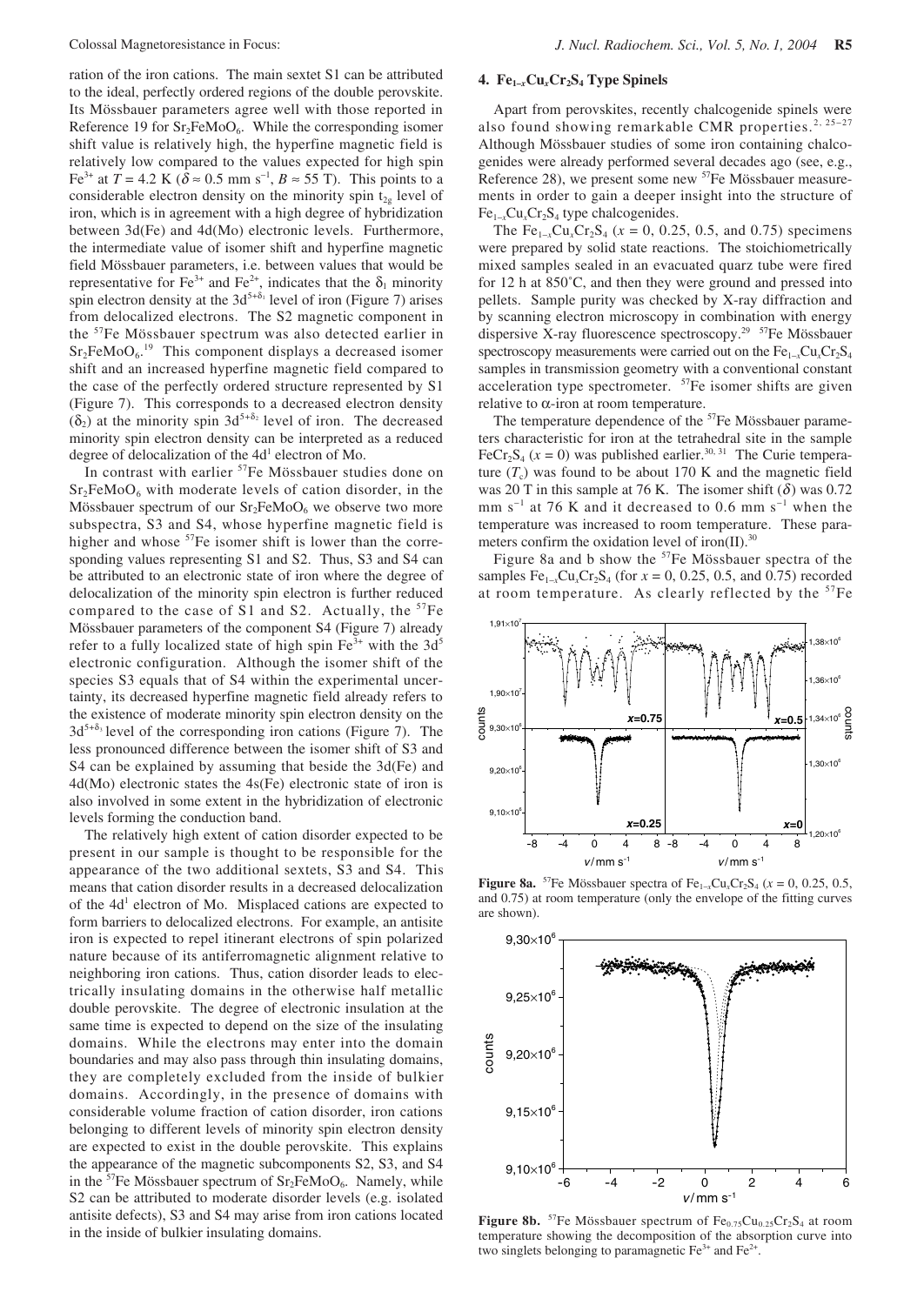Mössbauer spectrum shown in Figure 8b, already a substitution of 25% of iron with Cu results in considerable differences in the oxidation state of iron in these compounds. While in FeCr<sub>2</sub>S<sub>4</sub> all iron cations display the same (Fe<sup>2+</sup>) oxidation state, the <sup>57</sup>Fe Mössbauer spectrum of  $Fe_{0.75}Cu_{0.25}Cr_2S_4$  consists of two clearly distinguishable subspectra each revealing a different oxidation state of iron in the chalcogenide. The singlet with Mössbauer isomer shift  $\delta = 0.66(1)$  mm s<sup>-1</sup> can be assigned to  $Fe^{2+}$  state that has been reported in  $FeCr_2S_4$ .<sup>30</sup> The second singlet with isomer shift  $\delta = 0.40(1)$  mm s<sup>-1</sup>, however, undoubtedly refers to the existence of  $Fe<sup>3+</sup>$  cations in the  $Fe_{0.75}Cu_{0.25}Cr_2S_4$  sample. Considering the requirement of charge neutrality, and assuming that the concentration of sulfur vacancies is negligible compared to the concentration of Cu, it follows that at least part of the Cu being present in the system must be in the Cu<sup>+</sup> state. If all the copper in the sample would be in the Cu<sup>+</sup> state, then one would expect the relative amount of Fe<sup>2+</sup> and Fe<sup>3+</sup> to be Fe<sup>2+</sup> : Fe<sup>3+</sup> = 2 : 1. The room temperature <sup>57</sup>Fe Mössbauer spectrum of  $Fe_{0.75}Cu_{0.25}Cr_2S_4$  is, however, not in agreement with this expectation (Figure 8b). Namely, by comparing the peak areas belonging to  $Fe^{2+}$  and  $Fe^{3+}$  one observes a ratio of  $Fe^{2+}$ :  $Fe^{3+} \approx 1$ : 2.2. One should consider, however, that the ratio of Mössbauer peak areas reflects faithfully the relative occurrence of the corresponding iron species only if the recoilless fraction (the probability of the Mössbauer effect, also called the Mössbauer-Lamb factor) is the same for the two species. As the recoilless fraction should have a tendency to approach 100% (from below) with decreasing temperature for all species, a Mössbauer measurement carried out at a lower temperature should result in a Mössbauer spectrum in which the area ratio of the peaks reflects the relative occurrence of the corresponding iron species more faithfully than it does in the case of the measurement done at room temperature (Figure 8a). For this reason we also carried out a <sup>57</sup>Fe Mössbauer measurement of Fe<sub>0.75</sub>Cu<sub>0.25</sub>Cr<sub>2</sub>S<sub>4</sub> at *T* = 77 K, which resulted in the Mössbauer spectrum shown in Figure 9. The Mössbauer spectrum at  $T = 77$  K can be decomposed into three different components. The component belonging to  $Fe<sup>2+</sup>$ is now a magnetically split sextet  $(\delta = 0.67(2)$  mm s<sup>-1</sup>, *B* =

22.9(2) T) showing that at  $T = 77$  K Fe<sup>2+</sup> cations are already ordered magnetically in agreement with results obtained earlier for  $\text{FeCr}_2\text{S}_4$ <sup>30, 31</sup> At the same time we observe two different subspectra with parameters representative for  $Fe<sup>3+</sup>$ . One of them is a magnetically split sextet  $(\delta = 0.52(1)$  mm s<sup>-1</sup>, *B* = 33.1(1) T) showing that there are also  $Fe<sup>3+</sup>$  cations magnetically ordered at  $T = 77$  K, whereas the other is a quadrupole doublet ( $\delta$  = 0.55(2) mm s<sup>-1</sup>,  $\Delta$  = 1.19(3) mm s<sup>-1</sup>) referring to  $Fe<sup>3+</sup>$  cations in the paramagnetic state. The relative area fraction of the latter component is  $\sim$  9%. The nearly equal isomer shift of the two different  $Fe<sup>3+</sup>$  components suggests that the corresponding cations may be situated in the same crystallographic position in  $Fe_{0.75}Cu_{0.25}Cr_2S_4$ , but the iron cations belonging to the doublet are probably separated from the magnetically ordered regions (e.g. by sulfur vacancies) and consequently they display paramagnetic behavior at  $T = 77$  K. At the same time it is also not entirely excluded that the paramagnetic Fe<sup>3+</sup> subspectrum at  $T = 77$  K originates from some  $FeS<sub>x</sub>$  impurities in the sample.

By analyzing the area ratio of subspectra belonging to  $Fe<sup>2+</sup>$ and Fe<sup>3+</sup> cations in the Mössbauer spectrum taken at  $T = 77$  K one observes  $Fe^{2+}$ :  $Fe^{3+} \approx 3:2$  which ratio is closer to the expected ratio 2 : 1 than that observed at room temperature (1 : 2.2). The significant difference between the apparent  $Fe<sup>2+</sup>$ : Fe<sup>3+</sup> ratios observed at  $T = 290$  K and at  $T = 77$  K indicates that in  $Fe_{0.75}Cu_{0.25}Cr_2S_4$  at room temperature the Mössbauer-Lamb factor belonging to  $Fe^{3+}$  is at least three times greater than that belonging to  $Fe<sup>2+</sup>$ . This result shows that by replacing iron with copper in Fe<sub>1-*x*</sub>Cu<sub>*x*</sub>Cr<sub>2</sub>S<sub>4</sub> it is not only the oxidation state of iron that changes, but simultaneously with the transition  $Fe^{2+} \rightarrow Fe^{3+}$  the local vibrational state of iron cations is altered considerably, too.

In contrast with  $Fe_{0.75}Cu_{0.25}Cr_2S_4$ , the compounds  $Fe_{0.5}Cu_{0.5}Cr_2S_4$ and  $Fe_{0.25}Cu_{0.75}Cr_2S_4$  are magnetically ordered already at room temperature as revealed by the corresponding <sup>57</sup>Fe Mössbauer spectra in Figure 8.

The Mössbauer spectrum of  $Fe<sub>0.5</sub>Cu<sub>0.5</sub>Cr<sub>2</sub>S<sub>4</sub>$  can be decomposed into a magnetically split sextet (with parameters  $\delta$  = 0.31(1) mm s<sup>-1</sup>,  $B = 24.5(1)$  T) and a quadrupole doublet (with



**Figure 9.** <sup>57</sup>Fe Mössbauer spectra of Fe<sub>1−*x*</sub>Cu<sub>*x*</sub>Cr<sub>2</sub>S<sub>4</sub> ( $x$  = 0, 0.25, 0.5, and 0.75) at  $T \approx 77$  K.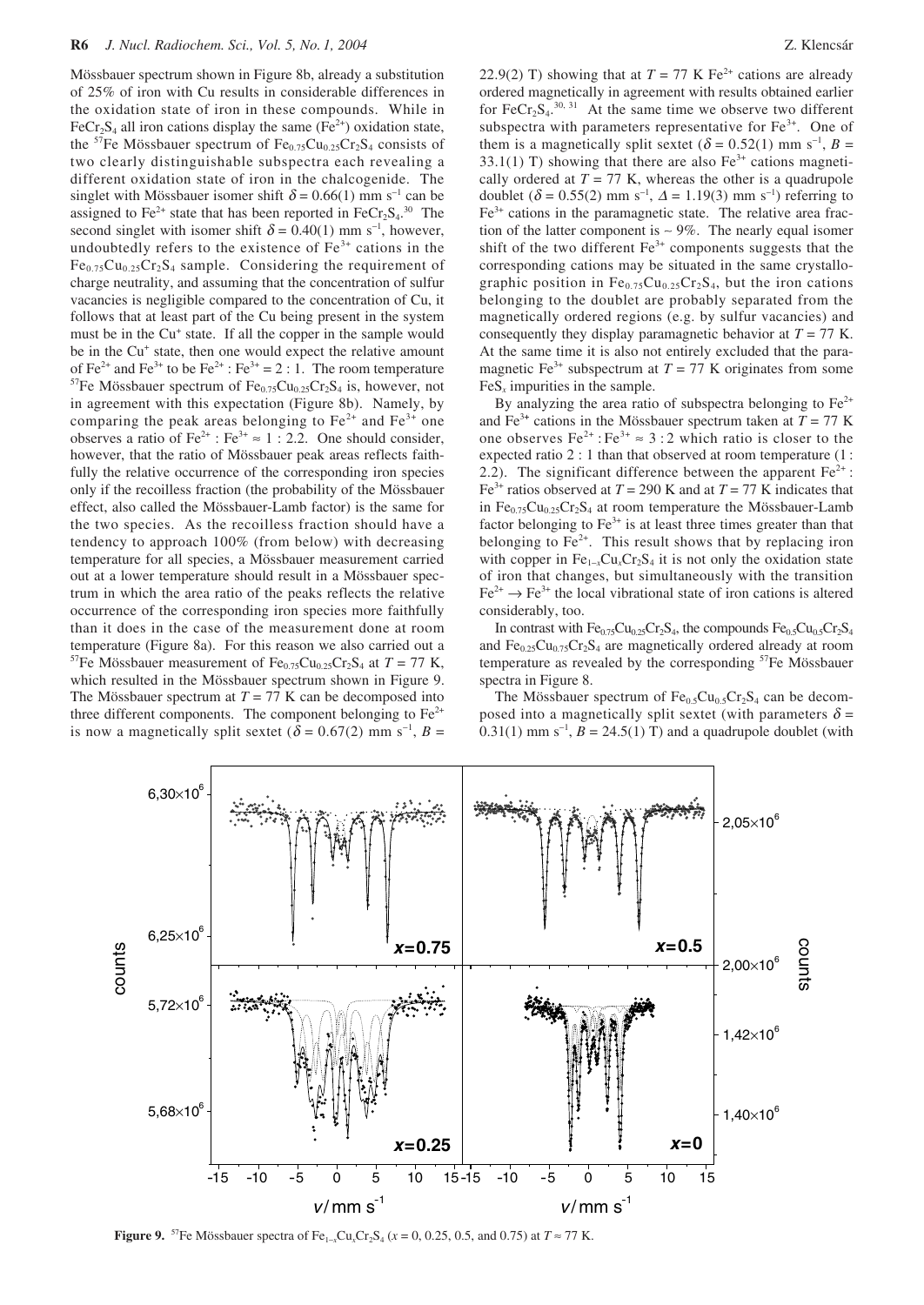**TABLE 1:** <sup>57</sup>Fe Mössbauer Parameters of Fe<sub>1–*x*</sub>Cu<sub>*x*</sub>Cr<sub>2</sub>S<sub>4</sub> ( $x = 0, 0.25, 0.5,$  and 0.75) Chalcogenide **Spinels**

| Sample                       | $\text{FeCr}_2\text{S}_4$ |       |       | $Fe_{0.75}Cu_{0.25}Cr_2S_4$ |       | $Fe0.5Cu0.5Cr2S4$ |        | $Fe_{0.25}Cu_{0.75}Cr_2S_4$ |  |
|------------------------------|---------------------------|-------|-------|-----------------------------|-------|-------------------|--------|-----------------------------|--|
| T/K                          | 75 K                      | 290 K | 78 K  | 290 K                       | 76 K  | 290 K             | 77 K   | 290 K                       |  |
| $\text{Fe}^{2+}$ / %         | 100                       | 100   | 59    | 31                          |       |                   |        |                             |  |
| $\delta$ /mm s <sup>-1</sup> | 0.71                      | 0.59  | 0.65  | 0.66                        |       |                   |        |                             |  |
| B/T                          | 20.0                      |       | 22.6  |                             |       |                   |        |                             |  |
| $\text{Fe}^{3+}$ (M) / %     |                           |       | 32    |                             | 88    | 90                | 94     | 82                          |  |
| $\delta$ /mm s <sup>-1</sup> |                           |       | 0.51  |                             | 0.43  | 0.31              | 0.42   | 0.30                        |  |
| B/T                          |                           |       | 33.0  |                             | 37.2  | 24.5              | 37.3   | 25.3                        |  |
| $Fe3+ (PM) / %$              |                           |       | 9     | 69                          | 12    | 10                | 6      | 18                          |  |
| $\delta$ /mm s <sup>-1</sup> |                           |       | 0.55  | 0.40                        | 0.45  | 0.3               | 0.50   | 0.3                         |  |
| $\Delta/\text{mm s}^{-1}$    |                           |       | (1.2) |                             | (0.5) | (1.0)             | (0.29) | (0.9)                       |  |

'Fe<sup>3+</sup> (M)' and 'Fe<sup>3+</sup> (PM)' denote magnetically ordered Fe<sup>3+</sup> and Fe<sup>3+</sup> in a paramagnetic state, respectively. Quadrupole splitting (∆) values given in parentheses are uncertain because of the strong overlap of the absorption lines. Isomer shift ( $\delta$ ) and magnetic field (*B*) Mössbauer parameters concerning Fe<sup>2+</sup> in FeCr<sub>2</sub>S<sub>4</sub> at *T* = 75 K are average values, see Reference 30 for details.

parameters  $\delta = 0.31(3)$  mm s<sup>-1</sup>,  $\Delta = 0.9(1)$  mm s<sup>-1</sup>).

The relative area fraction of the doublet is ∼ 10%. While at room temperature the two peaks of the doublet overlap with the inner two lines of the sextet, at  $T \approx 76$  K the existence of the doublet becomes more obvious (Figure 9). The origin of this doublet is likely to be the same as that found in the case of  $Fe_{0.75}Cu_{0.25}Cr_2S_4$  at  $T = 77$  K, namely  $Fe^{3+}$  in the neighborhood of a sulfur vacancy. This assignment is supported by the  $57Fe$ Mössbauer spectrum of  $Fe_{0.25}Cu_{0.75}Cr_2S_4$  at  $T = 290$  K (Figure 8) which also contains a doublet with the same isomer shift and quadrupole splitting parameters, but the relative area fraction of this doublet is 18% which is a considerably increased value compared to the case of  $Fe<sub>0.5</sub>Cu<sub>0.5</sub>Cr<sub>2</sub>S<sub>4</sub>$ . This increase can be understood again considering the requirement of macroscopic charge neutrality. Namely, the isomer shift of the main magnetic component in the  $57$ Fe Mössbauer spectra of  $Fe_{0.5}Cu_{0.5}Cr_2S_4$  and  $Fe_{0.25}Cu_{0.75}Cr_2S_4$  undoubtedly refers to  $Fe^{3+}$ , which further supports that copper is present mainly in the Cu<sup>+</sup> state in this system. It follows that without any sulfur vacancies in  $Fe_{0.5}Cu_{0.5}Cr_2S_4$  the capability of the iron subsystem to compensate for the presence of Cu<sup>+</sup> cations by the Fe<sup>2+</sup>  $\rightarrow$  Fe<sup>3+</sup> transition (in order to maintain charge neutrality) is already fully exhausted. Therefore, if we replace more iron with  $Cu<sup>+</sup>$ in the system, the missing positive charge has to be compensated by the appearance of sulfur vacancies (i.e. missing negative charges). And, assuming that the relative area fraction of the observed doublet component is really proportional to the number of sulfur vacancies, this is exactly what we observe in the 57Fe Mössbauer spectra. (It should be noted here, that our reasoning remains valid even if a certain amount of copper is in the Cu<sup>2+</sup> state in Fe<sub>1−*x*</sub>Cu<sub>*x*</sub>Cr<sub>2</sub>S<sub>4</sub> with *x* ≥ 0.5.)

Although the <sup>57</sup>Fe isomer shift  $\delta \approx 0.3$  mm s<sup>-1</sup> found for the chalcogenides with  $x \ge 0.5$  clearly refers to Fe<sup>3+</sup>, the hyperfine magnetic field reflected by the main magnetic component in the <sup>57</sup>Fe Mössbauer spectrum of  $Fe_{0.5}Cu_{0.5}Cr_2S_4$  and  $Fe<sub>0.25</sub>Cu<sub>0.75</sub>Cr<sub>2</sub>S<sub>4</sub>$  (Table 1) is much lower than the typical magnetic fields in the high spin iron(III) compounds (45–55 T at 76 K). This contradiction between the measured isomer shift and magnetic field values can be resolved if we take into account that there is a covalent bond between sulphur and iron and suppose that the electronic structure of iron in this sample is:  $3d^{5+x}4s^y$  with  $x > 0$ ,  $y > 0$ .

#### **5. Conclusions**

Iron is thought to play a decisive role in determining the magnetic state and the MR properties of the studied perovskite  $(La_{0.8}Sr_{0.2}{}^{57}Fe_{0.05}Co_{0.95}O_{3-d})$ , double perovskite  $(Sr_2FeMoO_6)$ ,

and chalcogenide spinel (Fe<sub>1−*x*</sub>Cu<sub>*x*</sub>Cr<sub>2</sub>S<sub>4</sub>) systems. <sup>57</sup>Fe Mössbauer spectroscopy provided us with detailed information on the local vibrational, electronic and magnetic state of iron in the studied compounds, which enabled us to draw novel conclusions concerning the magnetic, electronic or defect structure of these systems. The further detailed exploration of the temperature dependence of the local state of iron in these compounds is promising because it may reveal correlations between the macroscopic MR properties and the local electronic and/or magnetic state of iron, which hopefully will bring us closer to the understanding of the possible microscopic backgrounds of the CMR effect in general.

**Acknowledgements.** This work was supported by the Hungarian Science Foundation OTKA (F 034837, T 034839, T02474, T 043687, T 043565) and by the Austrian Hungarian Action Foundation. Z. Klencsár acknowledges the support from the Hungarian Bolyai János research grant. The authors are thankful to Imre Vincze (KFKI, Budapest) for making available his facilities to record the Mössbauer spectrum of  $Sr<sub>2</sub>FeMoO<sub>6</sub>$ at  $T = 4.2$  K, and also to G. Molnar and A. Bousseksou (Laboratoire de Chimie de Coordination, CNRS, France) for the  $T = 10$  K Mössbauer spectrum of La<sub>0.8</sub>Sr<sub>0.2</sub><sup>57</sup>Fe<sub>0.05</sub>Co<sub>0.95</sub>O<sub>3-d</sub>.

### **References**

- (1) S. Jin, T. H. Tiefel, M. McCormack, R. A. Fastnacht, R. Ramesh, and L. H. Chen, Science **264**, 413 (1994).
- (2) V. Fritsch, J. Deisenhofer, R. Fichtl, J. Hemberger, H.-A. Krug von Nidda, M. Mücksch, M. Nicklas, D. Samusi, J. D. Thompson, R. Tidecks, V. Tsurkan, and A. Loidl, Phys. Rev. B**67**, 144419 (2003).
- (3) T.H. Kim, M. Uehara, S-W. Cheong, and S. Lee, Appl. Phys. Lett. **74**, 1737 (1999).
- (4) A. Barman, M. Ghosh, S. Biswas, S. K. De, and S. Chatterjee, Appl. Phys. Lett. **71**, 3150 (1997).
- (5) V. Golovanov, L. Mihály, and A. R. Moodenbaugh, Phys. Rev. B**53**, 8207 (1996**)**.
- (6) Z. Németh, Z. Klencsár, E. Kuzmann, Z. Homonnay, A. Vértes, B. Lackner, K. Kellner, G. Gritzner, J. Hakl, S. Mészáros, K. Vad, G. Molnár, and A. Bousseksou, to be published.
- (7) Á. Cziráki, I. Gerőcs, M. Köteles, A. Gábris, L. Pogány, I. Bakonyi, Z. Klencsár, A. Vértes, S.K. De, A. Barman, M. Ghosh, S. Biswas, S. Chatterjee, B. Arnold, H. D. Bauer, K. Wetzig, C. Ulhaq-Bouillet, and V. Pierron-Bohnes, Eur. Phys. J. B**21**, 521 (2001**)**.
- (8) A. Vértes, S. Nagy, and Z. Klencsár, *Handbook of Nuclear*